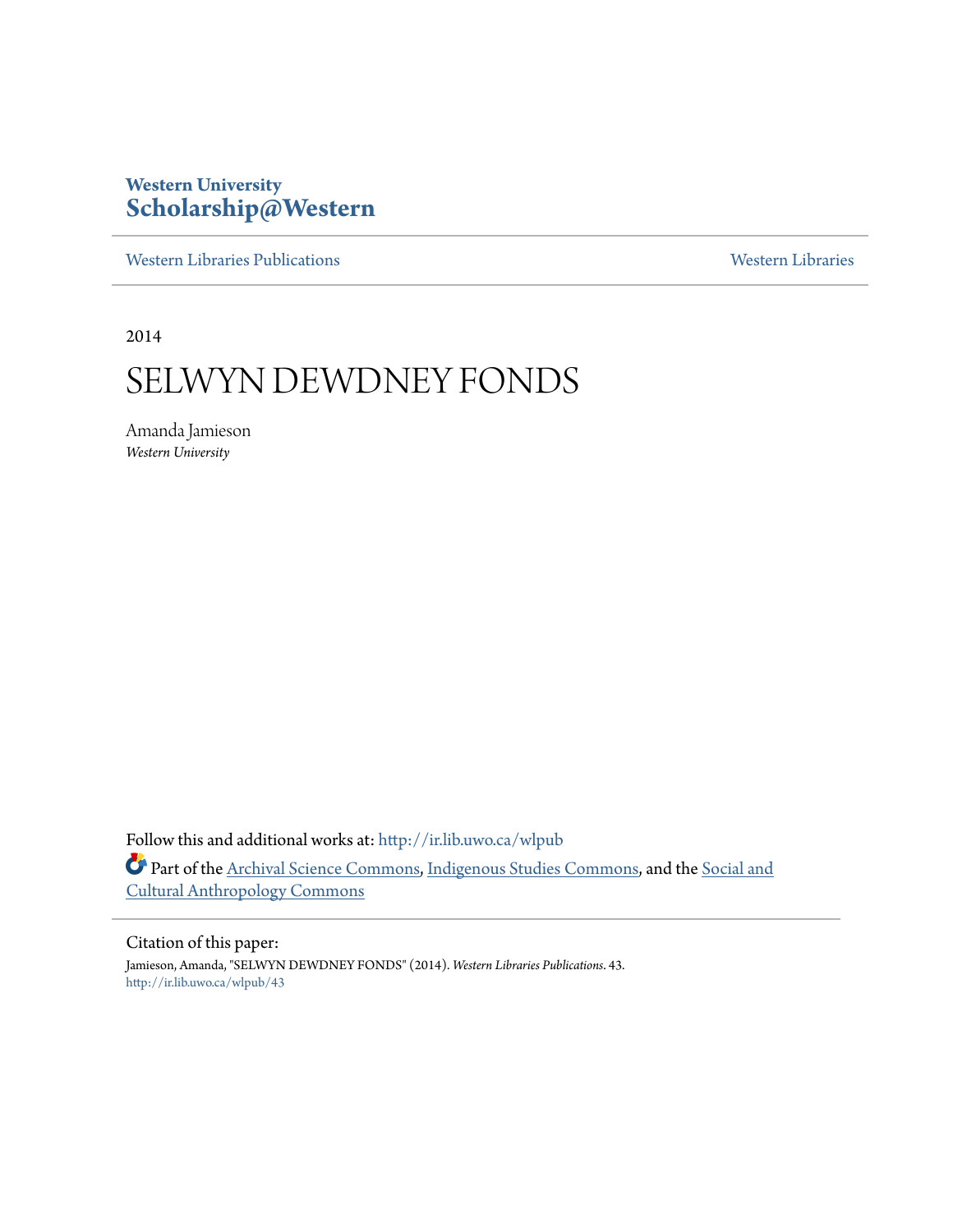# **THE UNIVERSITY OF WESTERN ONTARIO**

**WESTERN ARCHIVES** 



# **THE SELWYN DEWDNEY FONDS**

**AFC 21**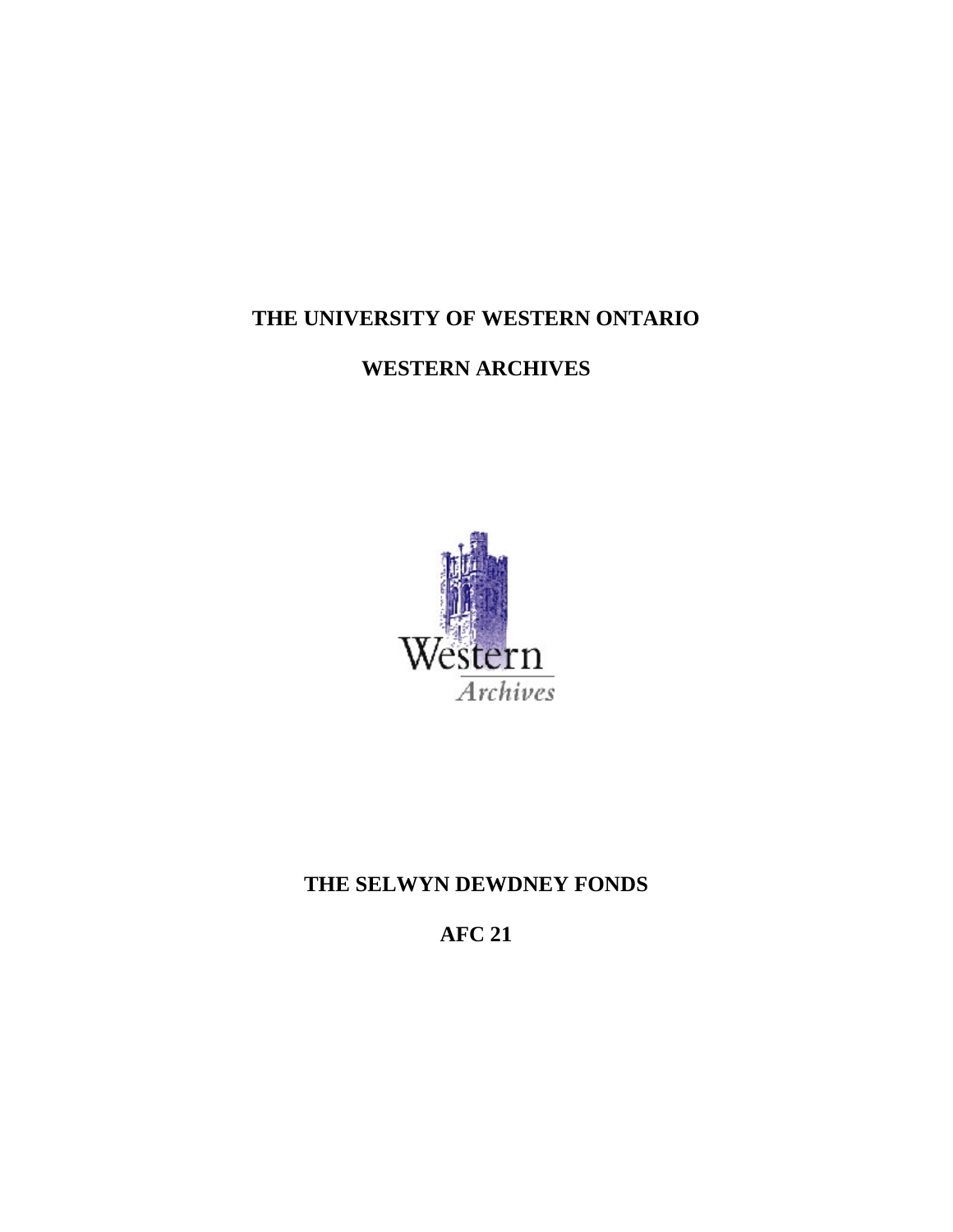Inventory prepared by Bev Brereton - September, 2004 Revised and reformatted by Bev Brereton - December, 2006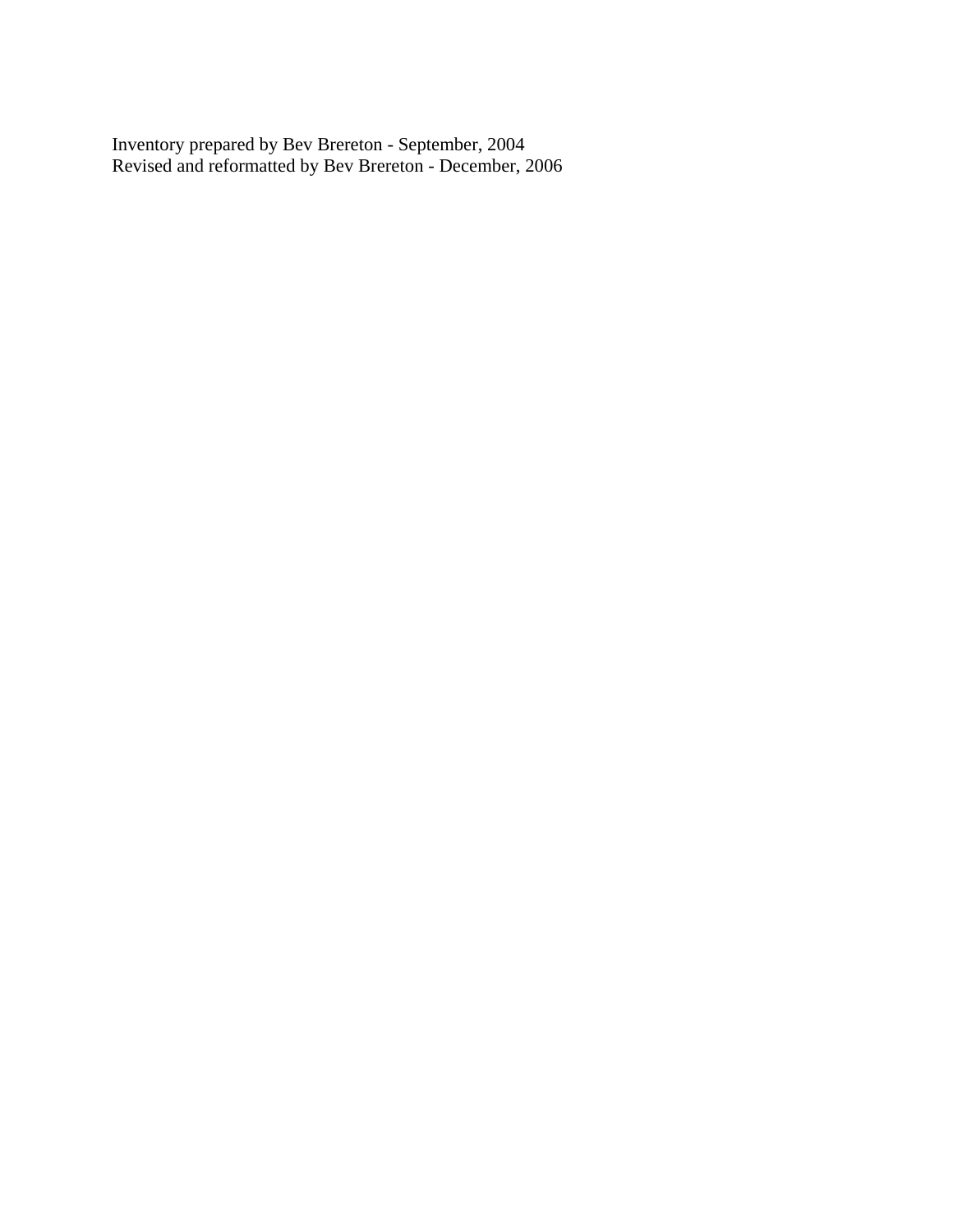#### **WESTERN ARCHIVES**

# **THE SELWYN DEWDNEY FONDS AFC 21**

#### **TABLE OF CONTENTS**

# FONDS DESCRIPTION 4 SERIES DESCRIPTIONS and FILE LISTS Series 1 Publications 7 Series 2 Graphics 8<br>Series 3 Art Activities 9 Series 3 Art Activities Series 4 Rock Art 10 Series 5 Correspondence 11 Series 6 Personal Materials 12 Series 7 Family History 13 Series 8 Christmas Cards 14 Series 9 Private Papers 15 APPENDICES Appendix A: Series 1 Publications 16 Appendix B: Series 6 Personal Materials 17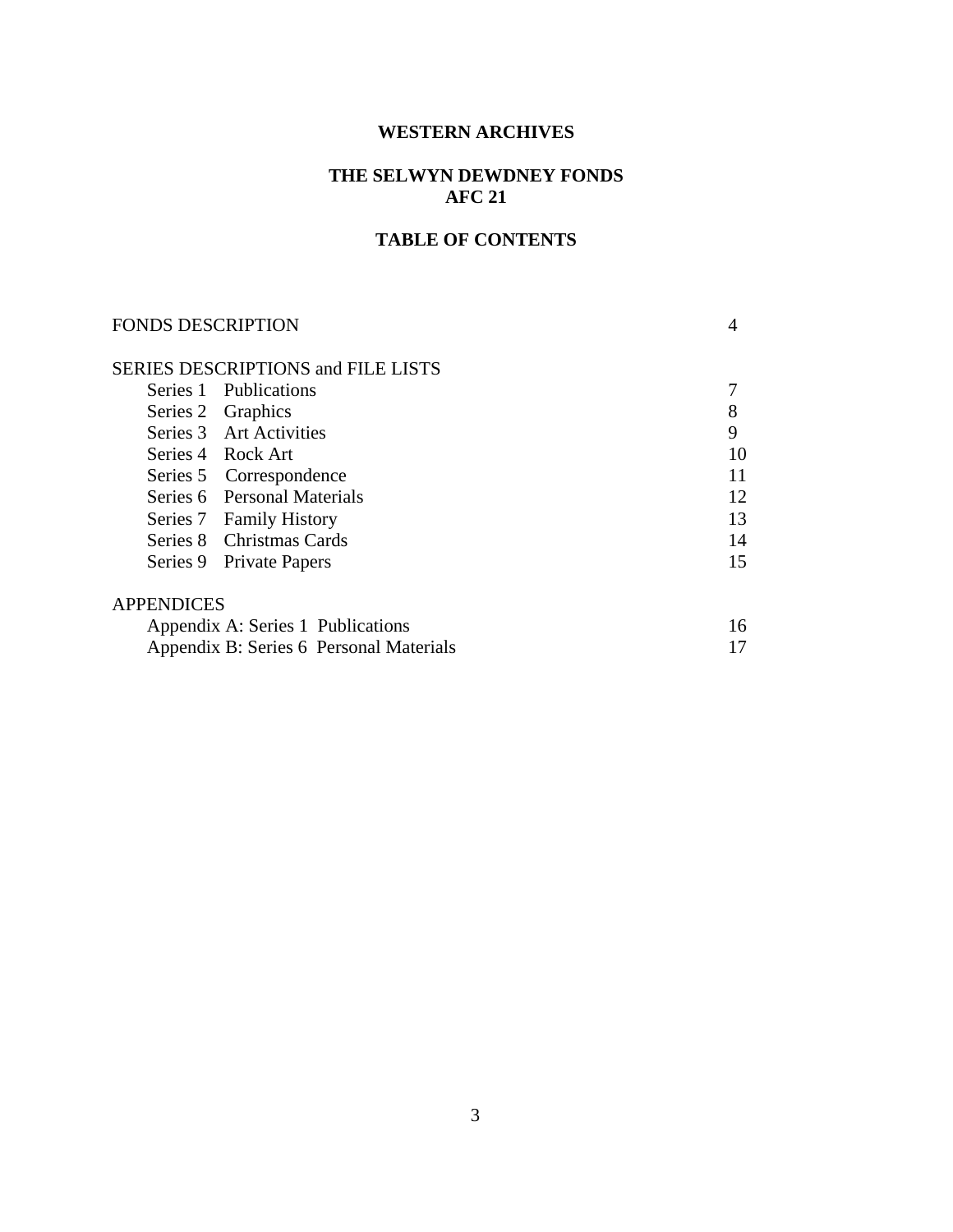### **THE SELWYN DEWDNEY FONDS AFC 21 FONDS DESCRIPTION**

#### **Dates**

[193-] - 1979; added material 1855, [1909?], 1988

#### **Extent and Material**

3.5 m of textual records 13 photographs ca. 150 drawings

#### **Biographical Sketch**

Selwyn Hannington Dewdney was born October 22, 1909 in Prince Albert, Saskatchewan. He and his family moved to Kenora, Ontario soon after his father, Alfred Daniel Alexander Dewdney, was named the second Bishop of Keewatin. Selwyn received his primary and secondary education in Prince Albert and Kenora before attending the University of Toronto and graduating with a Bachelor of Arts degree in Astronomy and English in 1931. He received a High School Assistant's Certificate, Science and Mathematics, and an Art Specialist's Certificate from the Ontario College of Education in 1932. From 1934 to 1936, Dewdney attended the Ontario College of Art, and was named an Associate, OCA, with Honours. He spent several summers travelling thousands of miles, often by canoe, in northern Canada, accompanying his father on visits to northern missions as a student missionary and as a member of a Geological Survey of Canada crew.

Moving to London, Ontario in 1936, Dewdney accepted a position as High School Assistant and Art Specialist at Sir Adam Beck Collegiate Institute, teaching Geography, Art and English until his resignation in 1945. From then on, he devoted his efforts to writing, art and research. Dewdney published his first novel, *Wind Without Rain*, in 1946, and his second, *Christopher Breton*, in 1978. *Daylight in the Swamp*, his memoirs, were edited by his son A. K. Dewdney and published posthumously in 1997. He wrote *They Shared to Survive: the native people of Canada* and *The Hungry Time,* co-authored *Social Studies for Canadians*, contributed a chapter on the St. Lawrence for *Rivers of the World*, and edited Norval Morrisseau's *Legends of My People: the great Ojibway*. Dewdney wrote and illustrated *The Map That Grew* and illustrated a number of textbooks and books for young readers.

One of the first London artists to paint abstracts in the 1940s and early 1950s, Dewdney painted a number of murals on commission for several clients, including Sir Adam Beck Collegiate and Victorian Hospital. He had virtually stopped painting by the end of the 1950s to devote his time to other interests, but remained active in the local art community. Dewdney served as president of the Western Art League in 1957 and 1960, and from 1960 to 1962 was Executive Director of the short-lived Artists' Workshop in London which provided art classes to adults and employed as instructors a number of young London artists,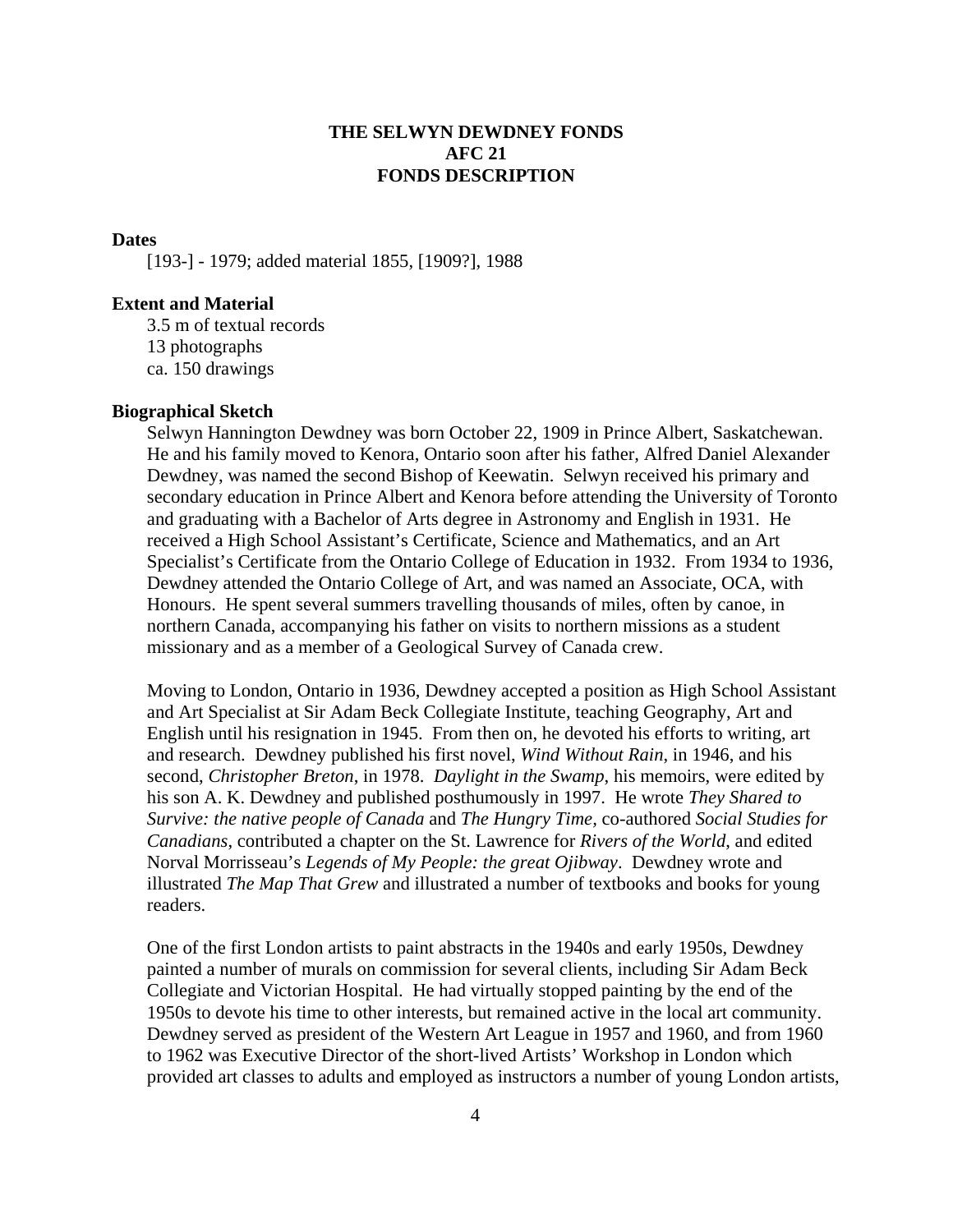including Jack Chambers, Greg Curnoe, Bernice Vincent, Tony Urquhart, Gillian Saward and John O'Henly,

In 1953, Selwyn Dewdney was appointed psychiatric art therapist at Westminster (now Parkwood) Hospital and began using art to help in the treatment of psychiatric patients. He was soon joined in this work by his wife Irene. Selwyn published a number of journal articles and lectured on their art therapy approach. Together, the Dewdney's pioneered an objective, client-oriented technique that developed into the first art therapy program in Canada. While Irene continued with art therapy work, Selwyn began to devote more of his time to his pioneering studies of Canadian native rock art. Conducting extensive field work for a number of museums, foundations, government departments and the Canada Council, Dewdney recorded 290 rock art sites in Alberta, Saskatchewan, Manitoba, Ontario, Quebec, the Northwest Territories, Michigan and Minnesota, and conducted studies of selected sites. He lecture on native art at various museums, universities and conferences; submitted a number of reports and articles for journals and museum and government department publications; and wrote, with Kenneth E. Kidd, *Indian Rock Paintings of the Great Lakes*, published in 1962. Dewdney co-founded and was elected Senior Associate of Canadian Rock Art Associates. His continuing interest in Canadian native art extended to publishing a number of journal articles, lecturing at the Ontario College of Art, writing *Sacred Scrolls of the Southern Ojibway* (1975), his contribution of Morrisseau's book, and serving on the boards of N'Amerind, the Ontario division of the Indian-Eskimo Association, and Indian Crafts of Canada.

Dewdney married Irene Maude Donner in 1936. The Dewdneys had four sons: Donner, Keewatin, Peter and Christopher.

Selwyn Dewdney died following heart surgery on November 18, 1979.

#### **Scope and Content**

Fonds consists of records illustrating the career of Selwyn Dewdney as writer, artist and pioneer in the field of native rock art, and also contains personal materials and records relating to his background and family. Included are printed editions of published articles and books, source materials, manuscript drafts, sketches, drawings, notes, exhibition catalogues and slides, articles about Dewdney's rock art studies, financial records, correspondence, notebooks and albums, genealogical charts and notes, photographs, family Christmas cards, and newspaper clippings.

#### **Arrangement**

The fonds is arranged into the following series:

 Series 1 Publications Series 2 Graphics

- Series 3 Art Activities
- Series 4 Rock Art
- Series 5 Correspondence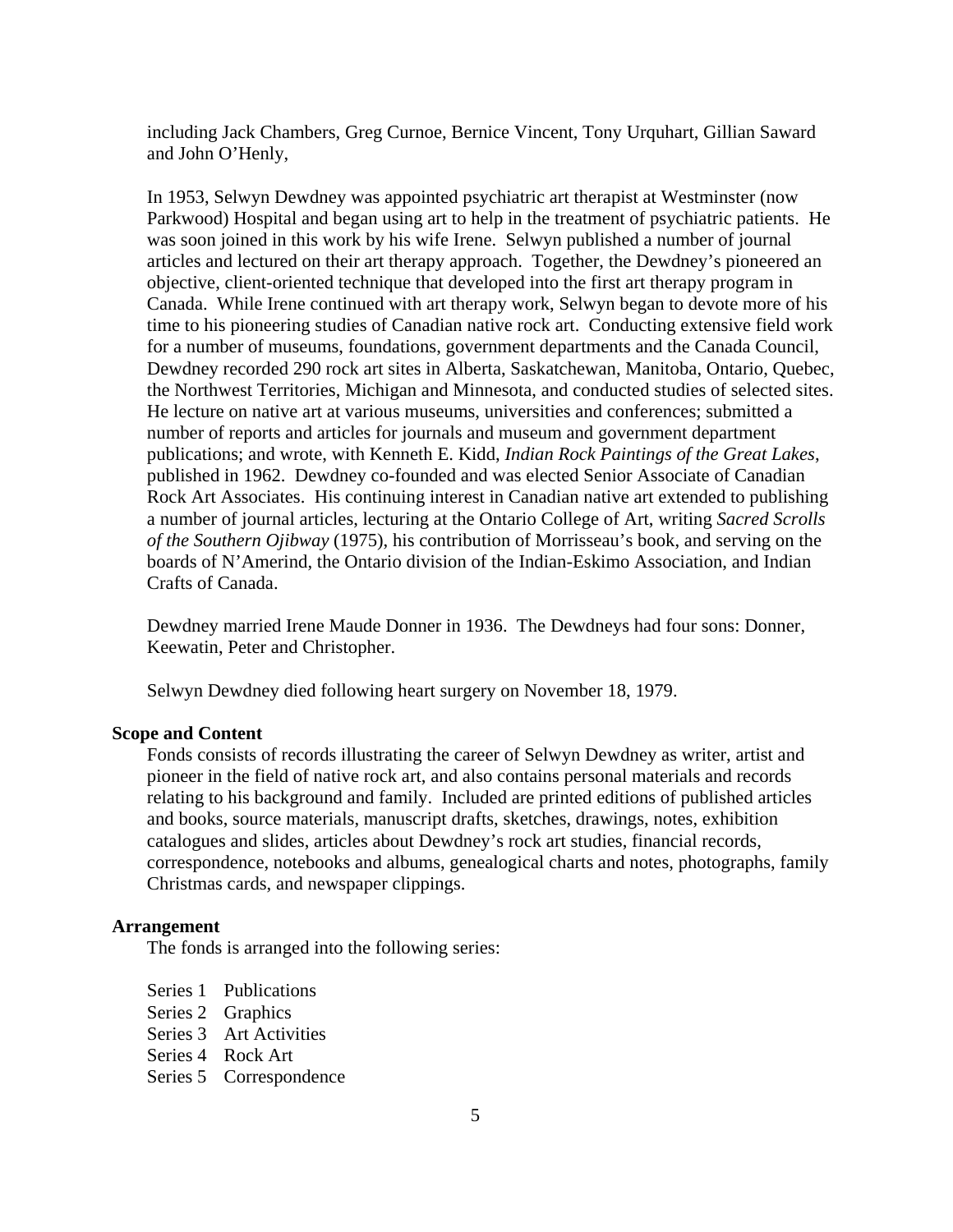Series 6 Personal Materials

Series 7 Family History

Series 8 Christmas Cards

Series 9 Private Papers

# **Conditions Governing Access**

Access to Private Papers series restricted until 2015.

#### **Related Material**

 1. The Dewdney Art Therapy Collection is available in The University of Western Ontario Archives.

 2. The Royal Ontario Museum holds an extensive collection of Dewdney's rock art studies. The Selwyn Dewdney Ojibway Scrolls Project collection and the Selwyn Dewdney Petroglyph Project collection are held at the Glenbow Archives, Calgary.

#### **Immediate Source of Acquisition**

Donated by A. K. Dewdney in November, 2002.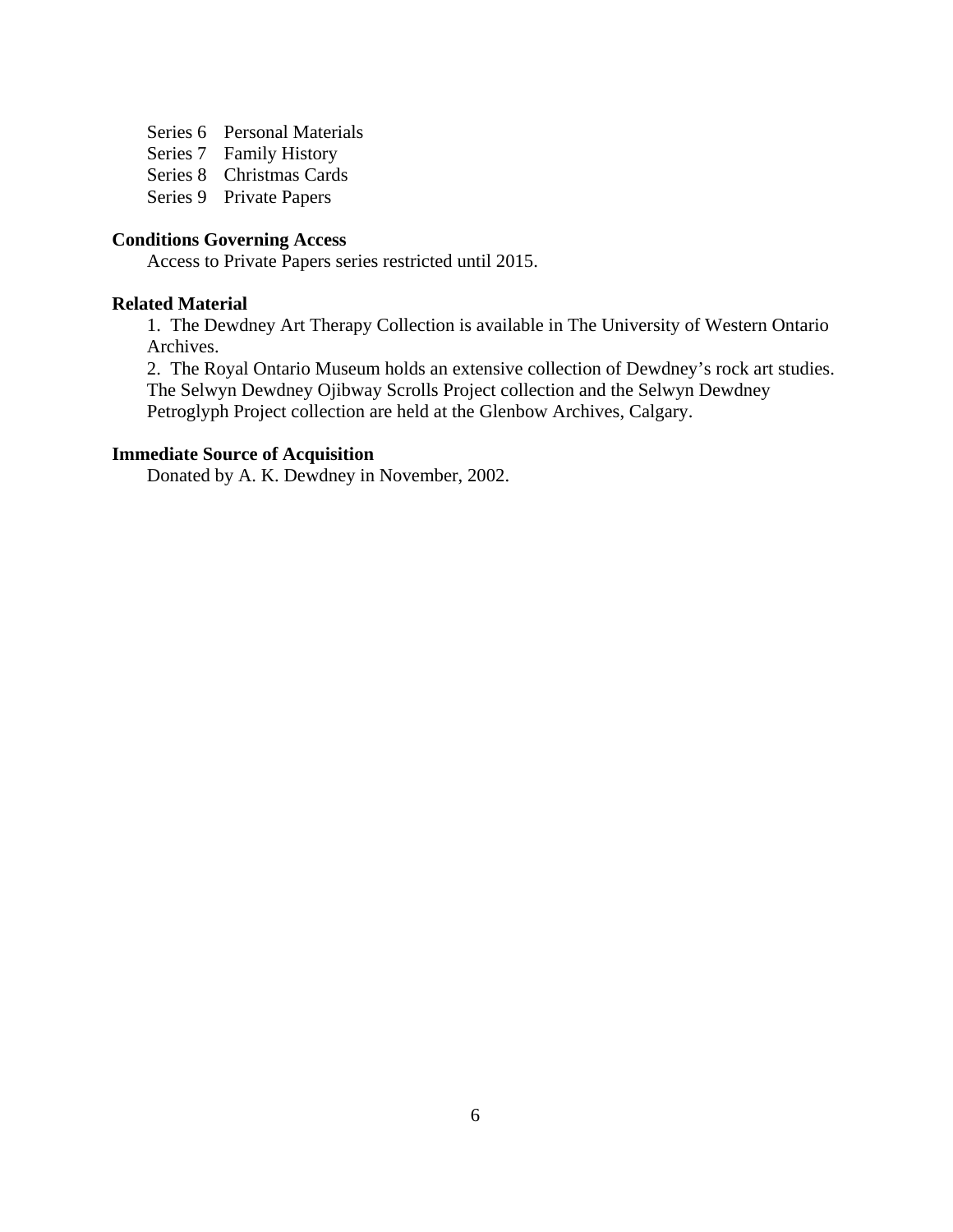#### **Series 1 Publications**

#### **Dates**

1931 - 1979

#### **Scope and Content**

Series consists of printed editions of articles and books authored, co-authored or illustrated by Selwyn Dewdney. Included are journals; a copy of the manuscript of the unpublished *Image of Forgotten Dreams*; and source material, original and edited manuscript drafts, pencil drawings, cover paste-up, publisher's correspondence and original drawings for *Daylight in the Swamp*.

#### **Notes**

1. Published materials authored, co-authored or illustrated by Selwyn Dewdney have been removed and placed in Special Collections. A list of the titles and their call numbers can be found in Appendix A.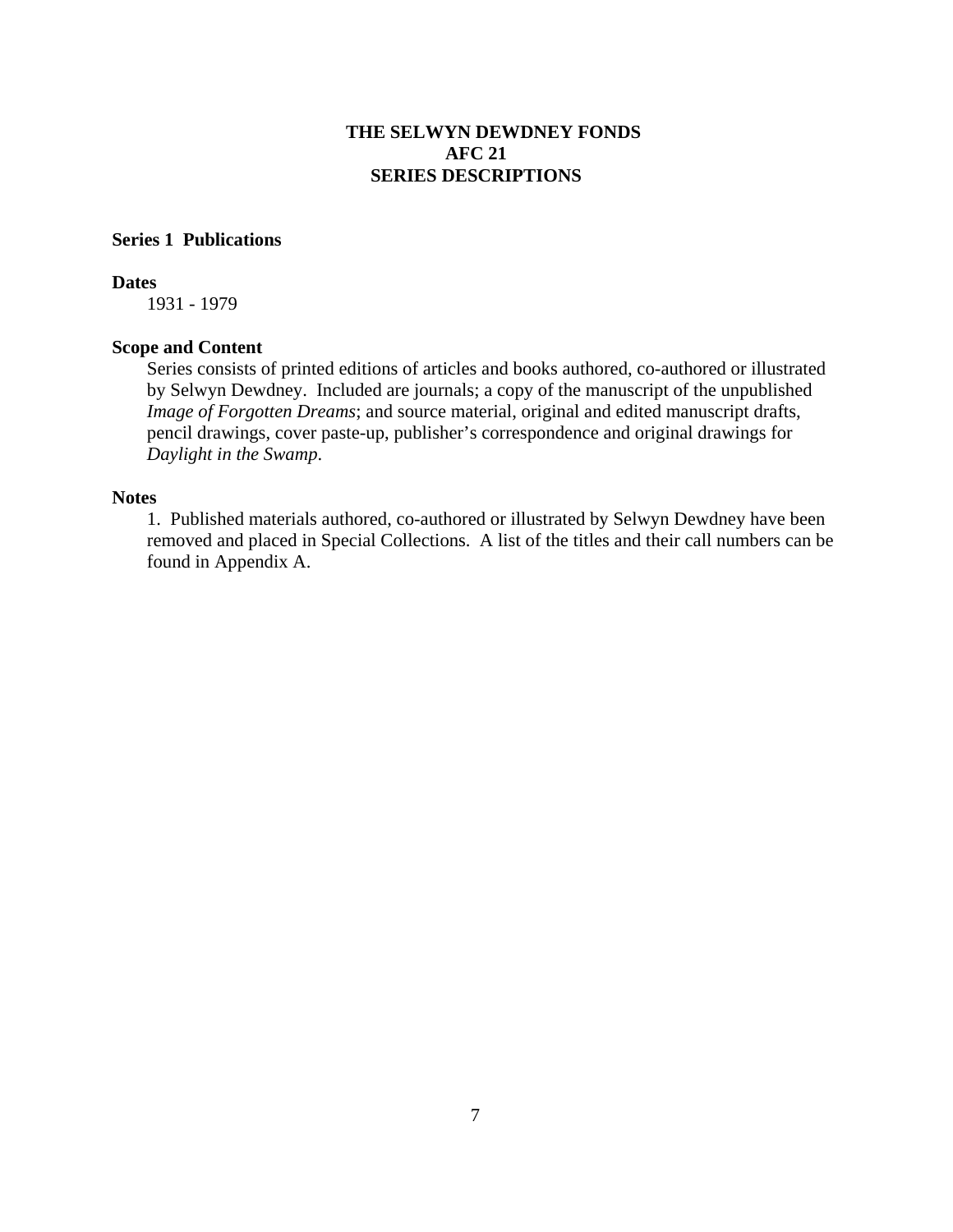#### **Series 2 Graphics**

#### **Dates**

[195-] - 1979; added material 1988

#### **Scope and Content**

Series consists of records documenting Selwyn Dewdney's artistic work. Included are sketches, drawings, notes, inventory, correspondence, and newspaper clippings relating to his murals; illustrations, sketches and scratch books; and a catalogue and slides of a 1988 London Regional Art Gallery exhibition of his work.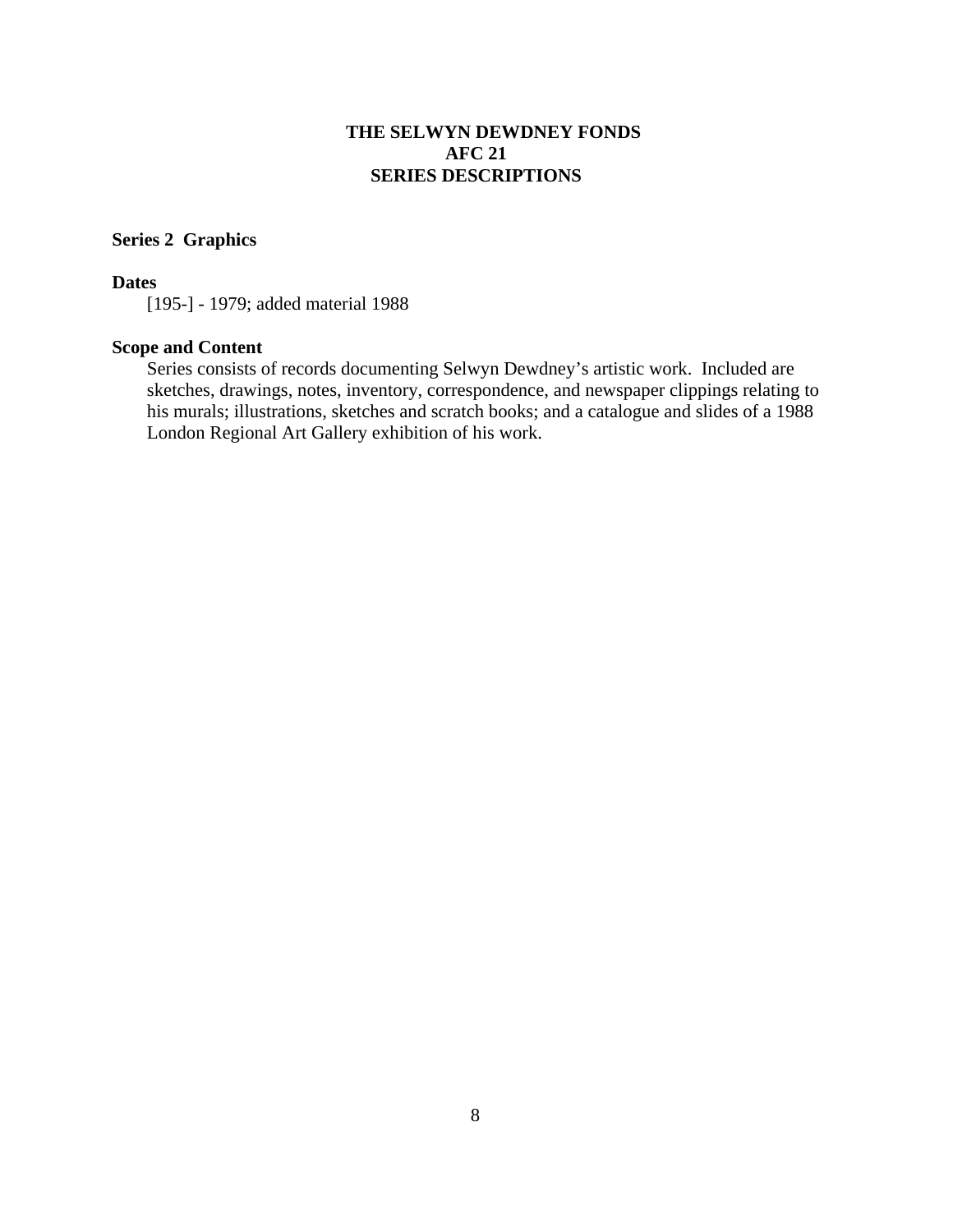# **Series 3 Art Activities**

#### **Dates**

1955 - 1963

#### **Scope and Content**

Series consists of records relating to Selwyn Dewdney's involvement in the local art community and his interest in native art. Included are Western Art League pamphlets, exhibition notices, and catalogues showing Dewdney's works; Artists' Workshop of London financial statements, budgets, reorganization plans, schedule of classes, memos to directors, and newspaper clippings; and background information, publications, photographs and newspaper clippings about Inuit and Amerindian art and artists.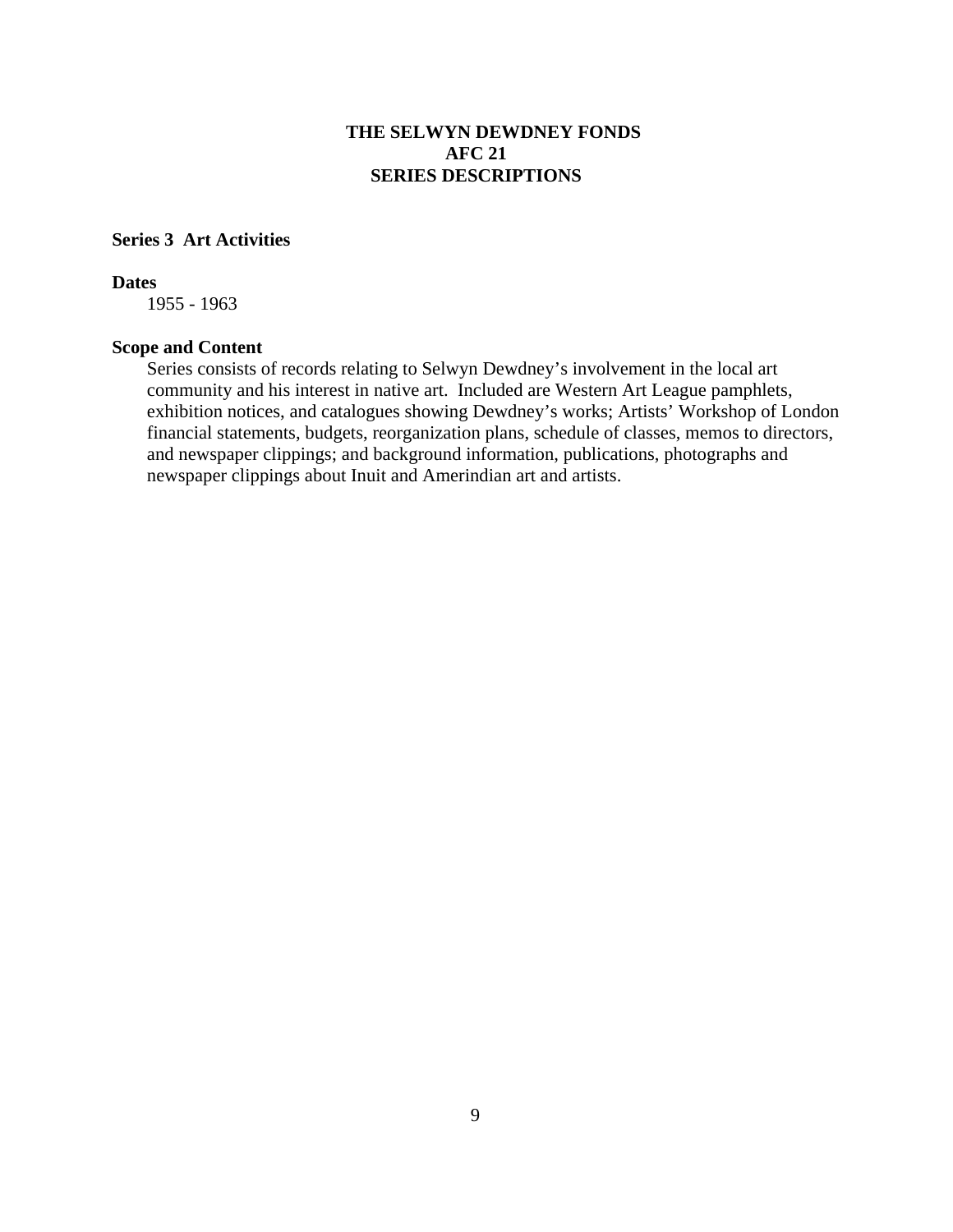#### **Series 4 Rock Art**

#### **Dates**

1952 - 1975

#### **Scope and Content**

Series consists of records relating to Selwyn Dewdney's interest in and study of Canadian native rock art. Included are articles about his contribution to the field, photocopies, and newspaper clippings; photo of the memorial plaque to Dewdney at Agawa Bay, and an invitation to the unveiling ceremony.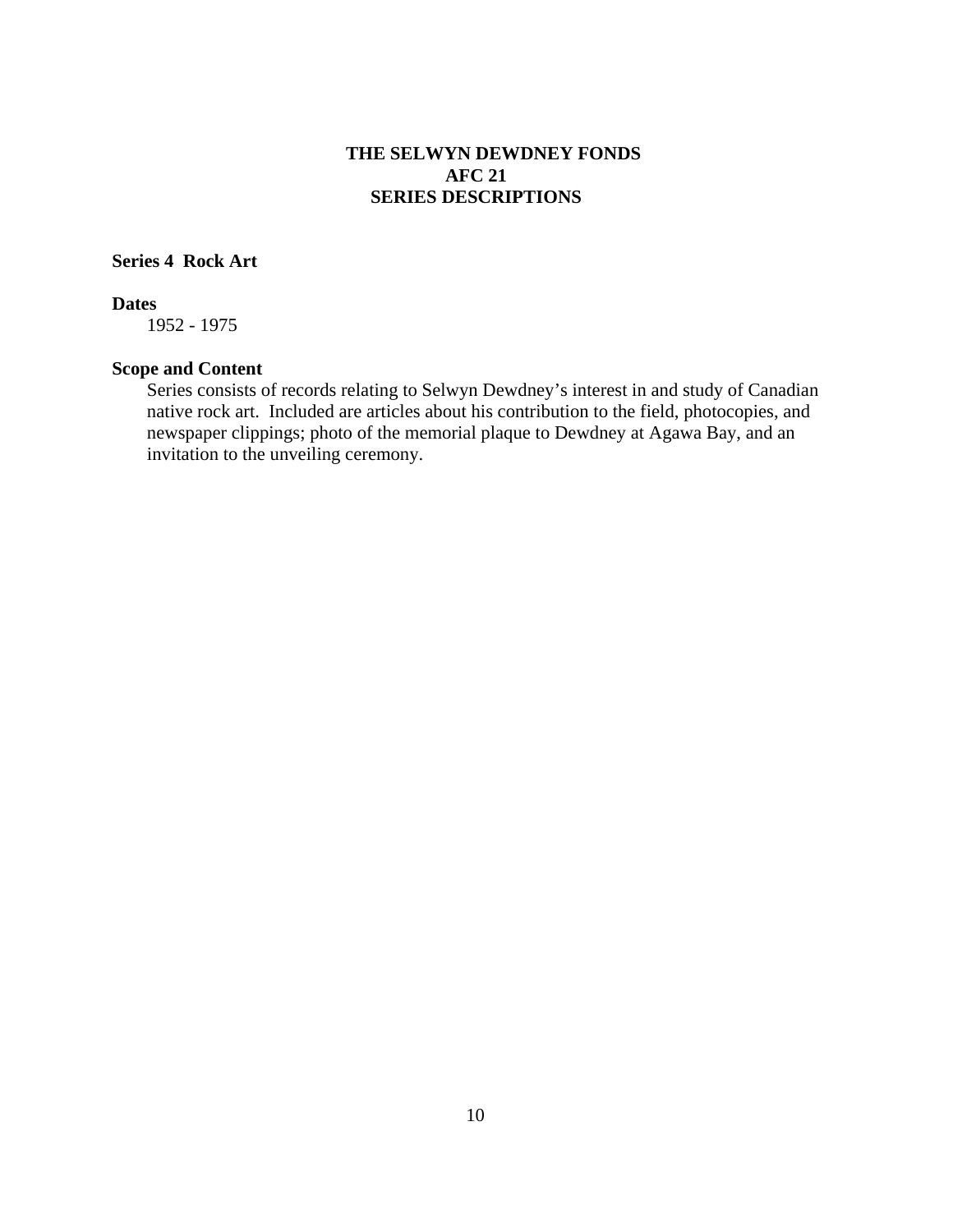# **Series 5 Correspondence**

#### **Dates**

[193-] - [197-]

# **Scope and Content**

Series consists of correspondence to and from Selwyn and Irene Dewdney. Included are letters, cards, announcements from friends and relatives; correspondence with publishers; and business correspondence with Sir Adam Beck Collegiate Institute and the London Public Library.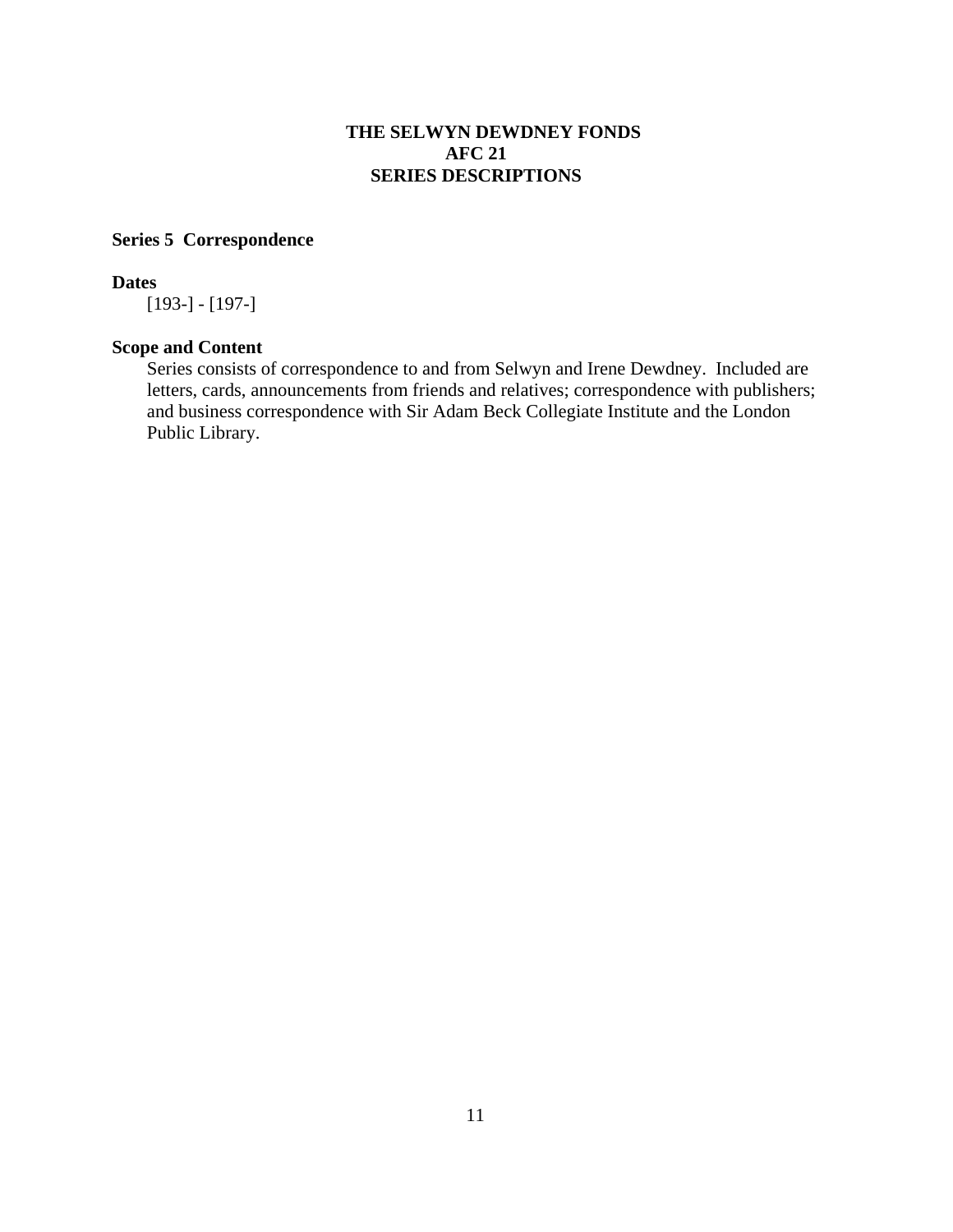#### **Series 6 Personal Materials**

#### **Dates**

[193-] - 1970; added material [1909?]

#### **Scope and Content**

Series consists of personal materials, including a "Personal Windmills" file containing letters to editors and newspaper clippings about political issues and public policy; cash books; day book and autograph album; photographs; miscellaneous correspondence; "Loon Island Diaries" containing references to Dewdney's memoirs; minute and attendance books from Sir Adam Beck Collegiate Institute; a Bible and a copy of the New Testament in Inuktituk; maps; a Cree dictionary; a poetry book from Dewdney's high school days in Kenora; a manuscript of a "Mount Egabrag" essay and a copy of the newspaper article that inspired it; and a diary. Also included are assorted identification cards, baptismal certificate; passports; copies of Dewdney's *curriculum vitae*, will and certificate of cremation; biographical articles and newspaper clippings; and medical notes.

#### **Note**

1. Published materials have been removed and placed in Special Collections. A list of titles and their call numbers can be found in Appendix B.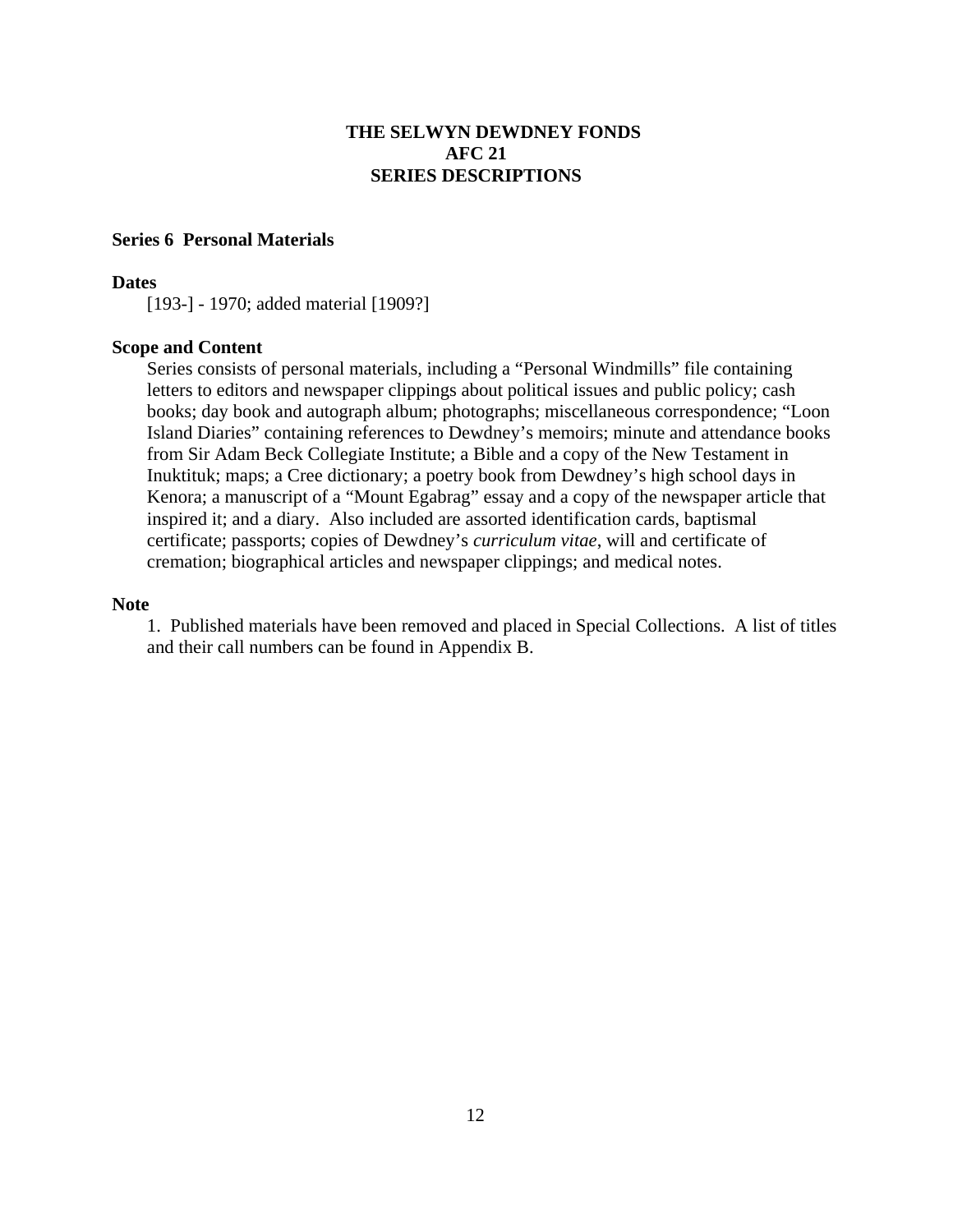#### **Series 7 Family History**

#### **Dates**

[19--] - 1979; added material 1855

#### **Scope and Content**

Series consists of materials related to the history of the Dewdney, Hannington and Donner families; and records related to Alexander Dewdney. Family materials include correspondence, genealogical notes and charts, house plans, photographs and newspaper clippings. Materials related to Bishop Dewdney include background information, correspondence, copies of picture writing and notes, and sketches for his memorial.

#### **Note**

1. The Alexander Dewdney fonds at the Archives of Ontario includes prints and negatives of photographs taken by Bishop Dewdney.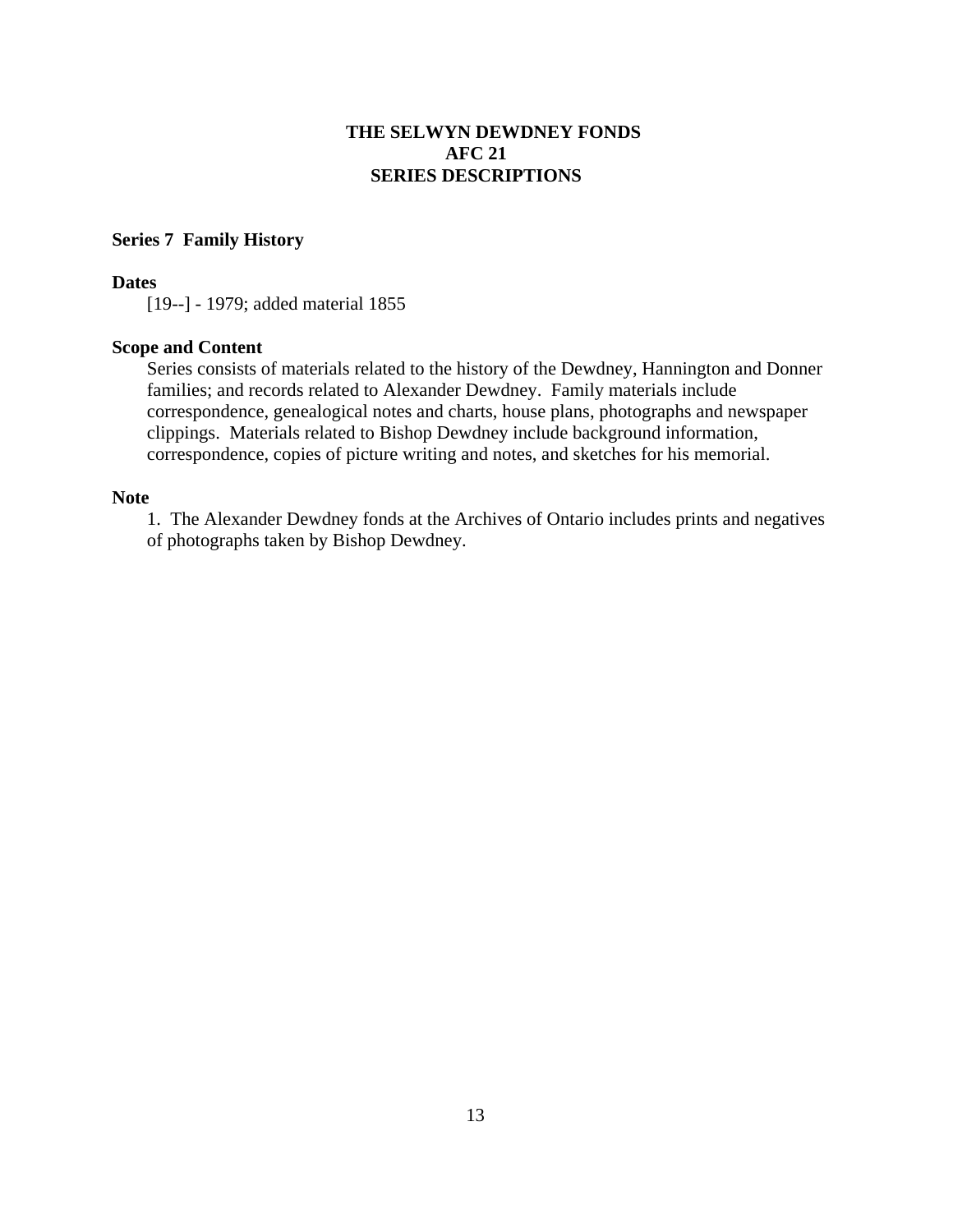#### **Series 8 Christmas Cards**

#### **Dates**

[193-] - 1970

#### **Scope and Content**

Series consists of family Christmas cards designed and produced by Selwyn Dewdney. Included are original sketches; a complete set of cards created 1936 and 1969; a proof of the 1970 design; samples of earlier, undated cards; engraving blocks; a poster, reproduced in the *The London Free Press*, of the 1936-1960 cards; and a chronological list of subjects.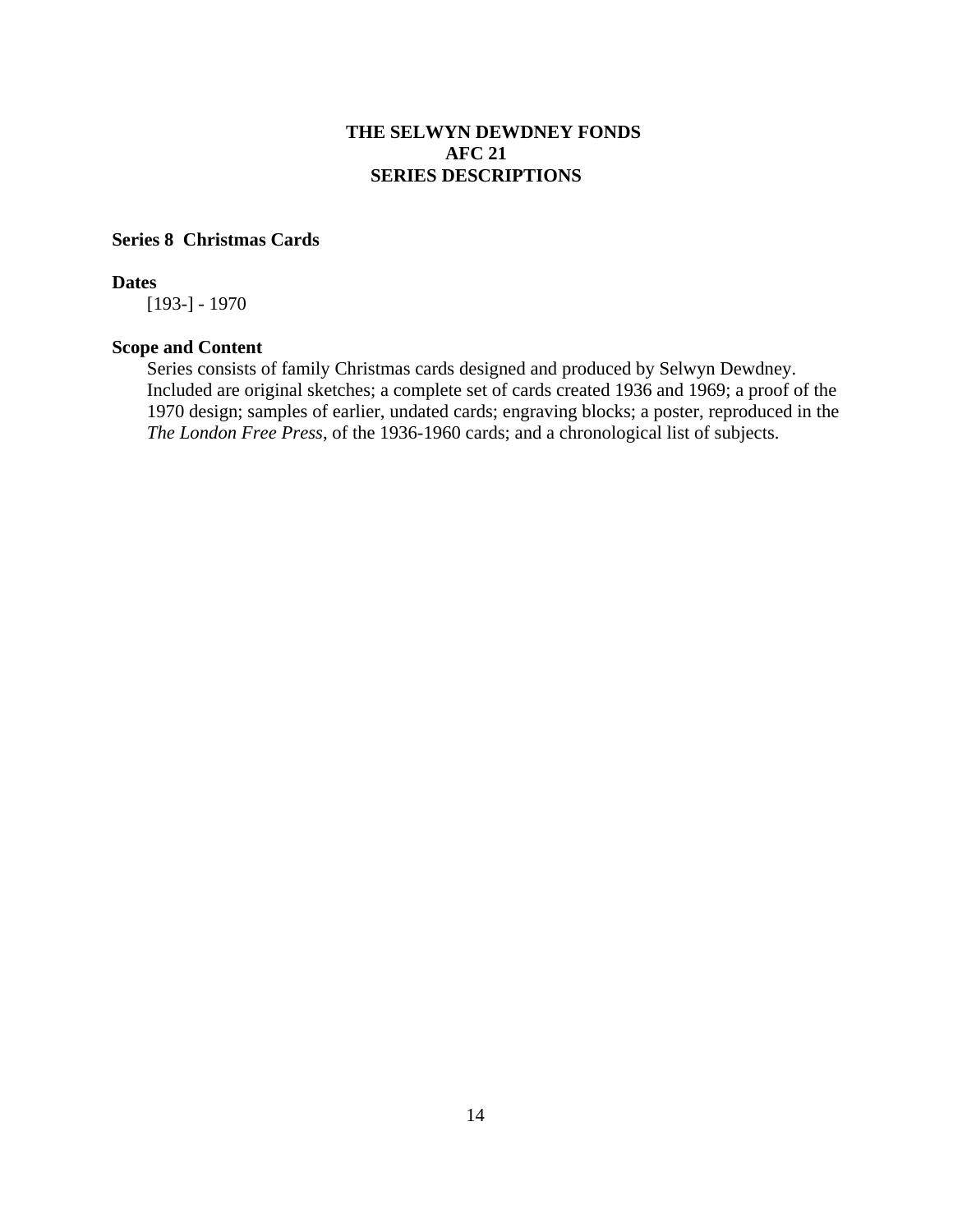# **Series 9 Private Papers**

#### **Dates**

[193-] - [197-]

# **Scope and Content**

Series consists of personal correspondence between Selwyn and Irene Dewdney, Dewdney and the Donner family correspondence, notebooks and diaries.

# **Restrictions Governing Access**

Access restricted until 2015.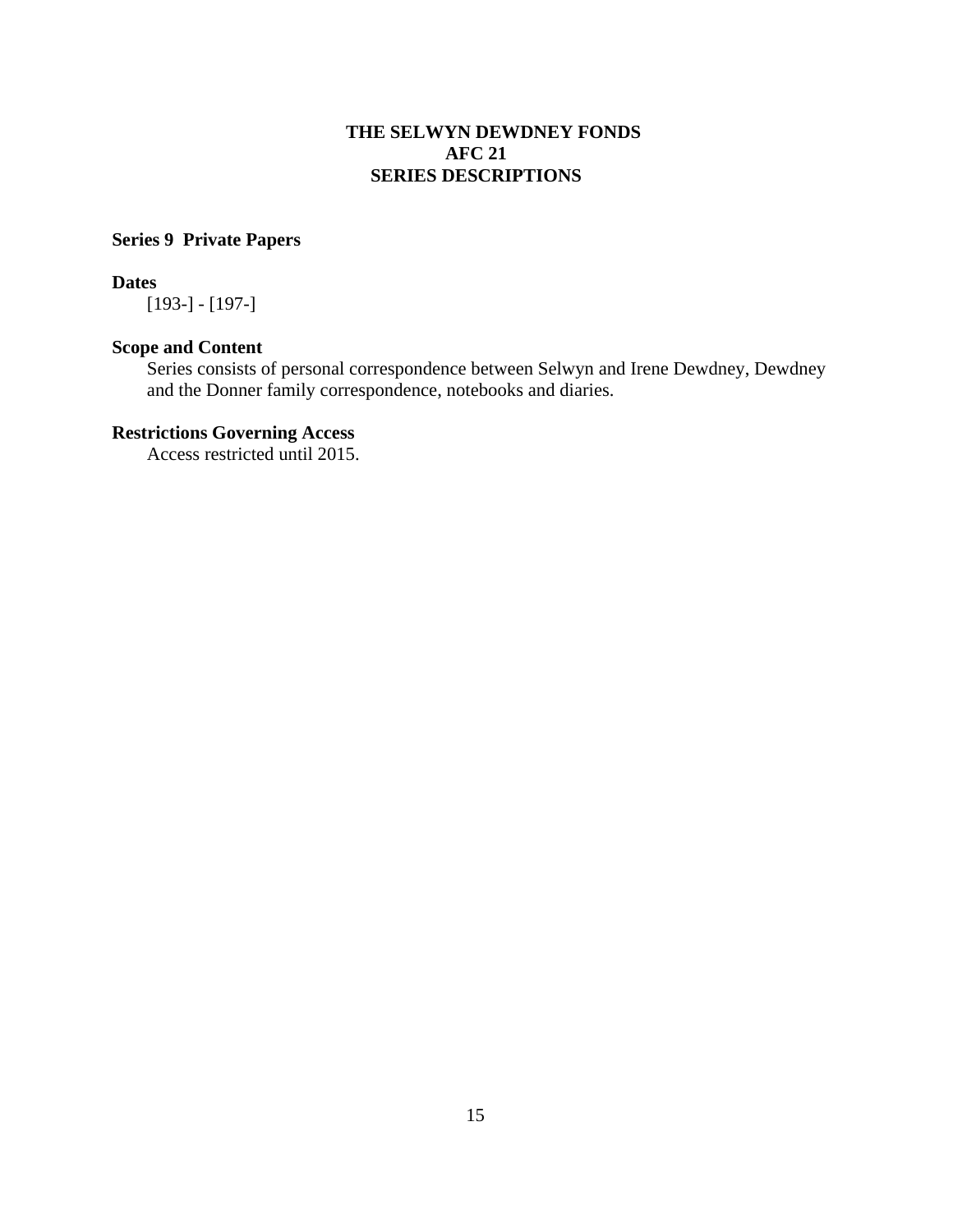# **THE SELWYN DEWDNEY FONDS AFC 21 APPENDICES**

# **Appendix A: Series 1 Publications**

Title Call Number

| F1059.A33S3  |
|--------------|
| E18.B84      |
| DA16.C3135   |
| PR9299.D52C  |
| F1058.A85    |
| E78.S2D48 19 |
| PR9299.D52M  |
| GB1203.R65   |
| E98.A7T38    |
| LT1001.971.C |
| E78.C2D48    |
| LE3.T6U5B6   |
| PR9299.D52W  |
|              |

E18.B84 DA16.C3135 1953 PR9299.D52C47 F1058.A85 E78.S2D48 1963 PR9299.D52M3 GB1203.R65 1961 Relevés et travaux récents sur l'art rupestre amérindien E98.A7T38 LT1001.971.C67 1938 E78.C2D48 LE3.T6U5B6 PR9299.D52W7